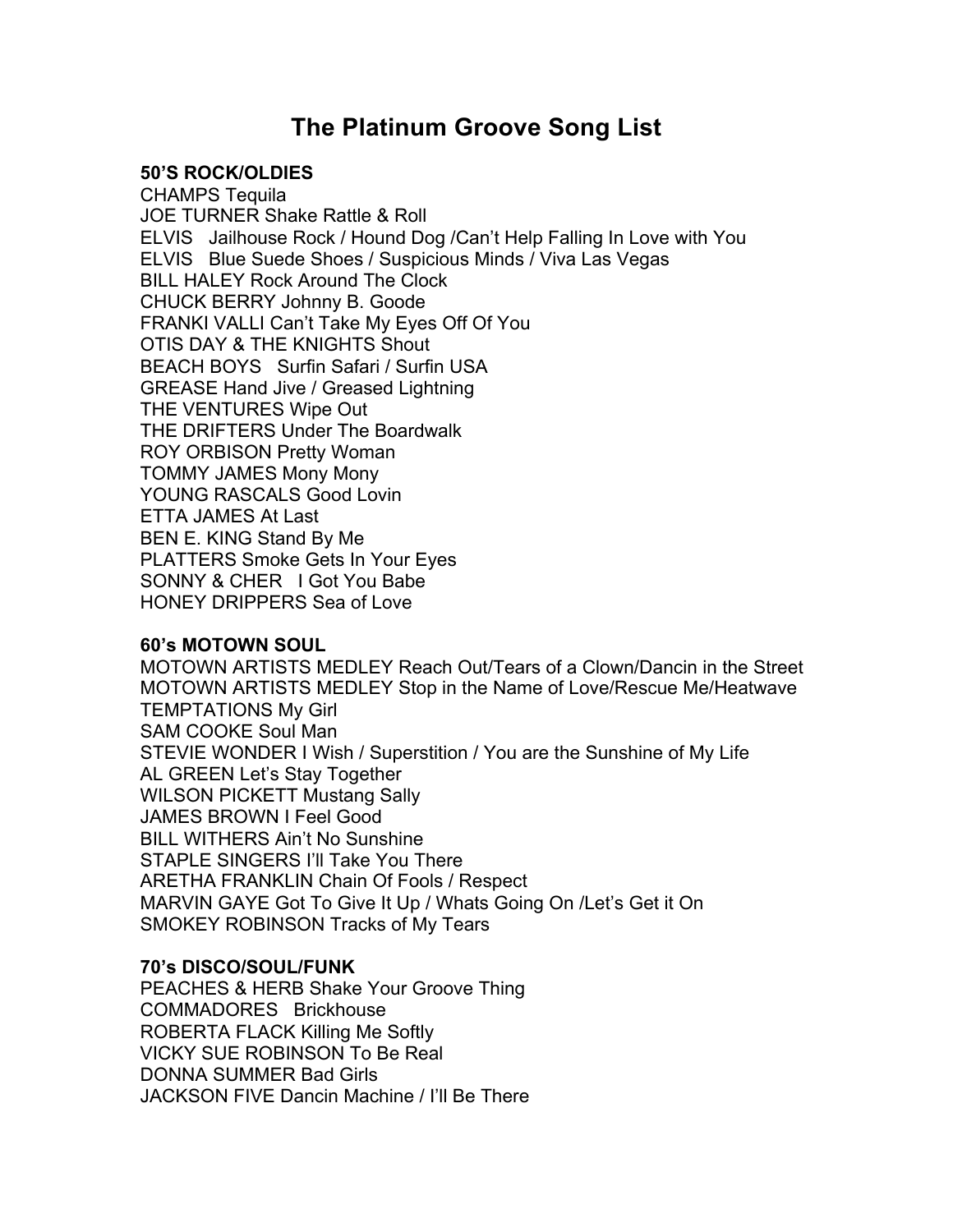EARTH WIND & FIRE September / Shining Star TASTE OF HONEY Boogie Oogie KC & THE SUNSHINE BAND That's The Way I Like It WILD CHERRY Play That Funky Music GLORIA GAYNOR I Will Survive PATTI LABELLE Lady Marmalade MICHAEL JACKSON Don't Stop Til You Get Enough CARL CARLTON Bad Mamma Jamma OHIO PLAYERS Roller Coaster BEE GEES You Should Be Dancing / Night Fever ROSE ROYCE Car Wash SISTER SLEDGE We Are Family SYLVERS Boogie Fever HEATWAVE Grooveline KOOL & THE GANG Jungle Boogie/Celebrate AVERAGE WHITE BAND Pick up the Pieces CHIC Le Freak / Good Times TRAMPS Disco Inferno BARRY MANILOW Copacabana FUNK ALLSTARS MEDLEY Brickhouse / Fire / We Want The Funk / Atomic Dog / Flashlight ABBA Dancing Queen/Take A Chance On Me/Mama Mia

## **80'S ROCK**

MADONNA Holiday THE CARS Just What I Needed AHA Take On Me THE HUMAN LEAGUE Don't You Want Me Baby SURVIVOR Eye of the Tiger YES Owner of a Lonely Heart BONNIE TYLER Total Eclipse of the Heart BOW WOW WOW I Want Candy KENNY LOGGINS Footloose MIAMI SOUND MACHINE Conga PAULA ABDUL Straight Up TONI BASIL Mickey B-52'S Love Shack BRICK Dazz LAKESIDE Fantastic Voyage PRINCE Lets Go Crazy/Kiss THE GAP BAND Party Train / You Dropped A Bomb on Me CAMEO Word Up THE BANGLES Walk Like An Egyptian STRAY CATS Stray Cat Strut / Rock This Town / Sexy +17 F. GOES TO HOLLYWOOD Relax DEXYS MIDNIGHT RUNNERS Come On Eileen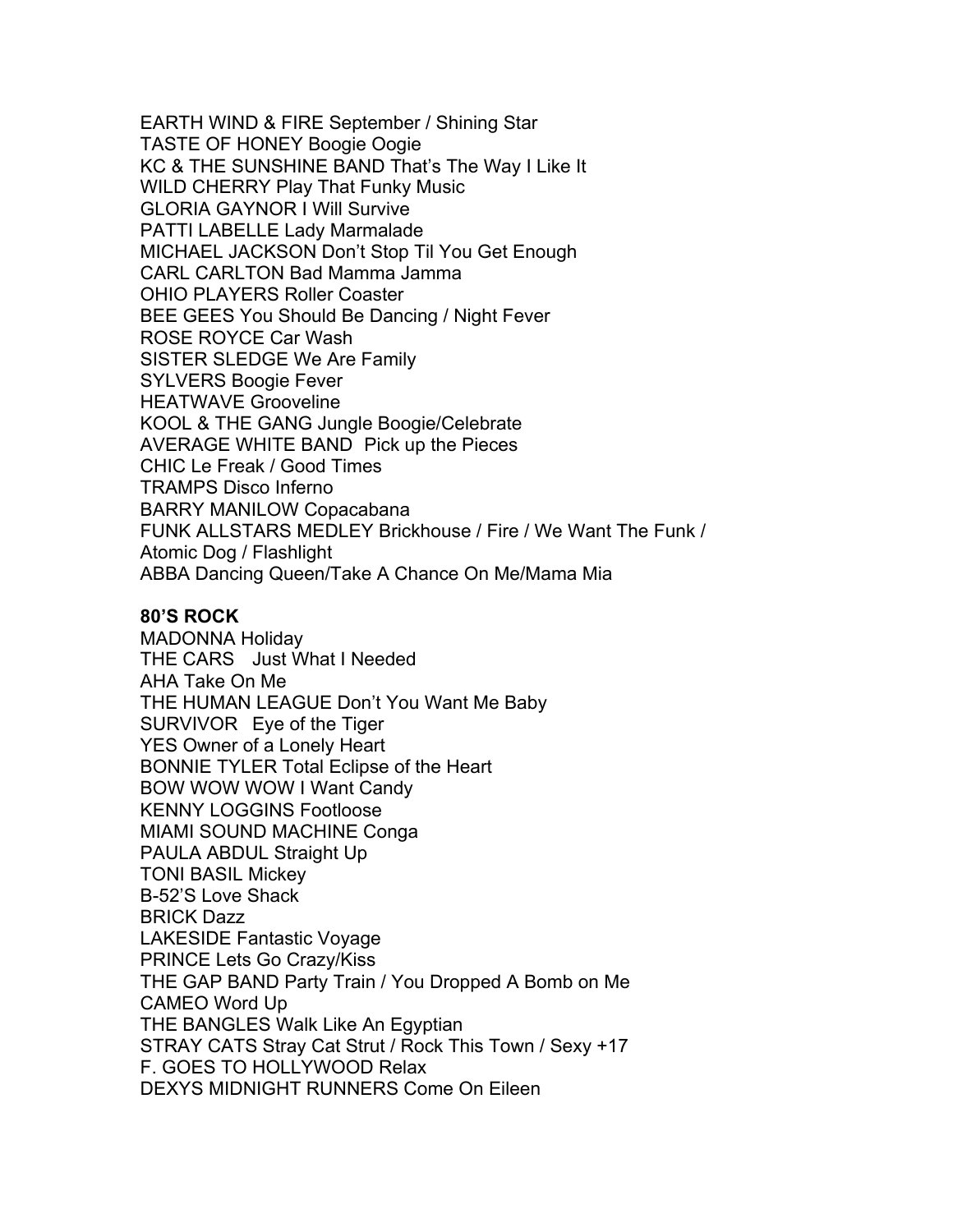THE GO GOS We Got the Beat BANANA RAMA Venus CLASH Should I stay or Should I Go BLONDIE One Way or Another / Rapture / Heart Of Glass DEVO Whip It DAVID BOWIE Lets Dance CINDY LAUPER Girls Just Wanna Have Fun THE OUTFIELD Lose Your Love BRIAN SETZER Rock This Town RICK SPRINGFIELD Jesse's Girl RICK JAMES Superfreak JOAN JETT I Love Rock N Roll KATRINA & THE WAVES Walking On Sunshine TONI BASIL Mickey

### **CURRENT DANCE**

ROBIN THICKE Blurred Lines DAFT PUNK Get Lucky BRUNO MARS Locked Out of Heaven RHIANNA We Found Love CARLEY RAE JEPSEN Call Me Maybe JUSTIN TIMBERLAKE Suit & Tie MAROON 5 Moves Like Jagger KATY PERRY Firework JANELLE MONAE Tight Rope LMFAO PARTY Rock Anthem BLACK EYED PEAS Lets Get It Started /I Got a Feeling BRITNEY SPEARS Toxic LADY GAGA Just Dance / Paparazzi JUSTIN TIMBERLAKE Sexy Back KATY PERRY California Gurls USHER DJ Got Us Falling in Love/Yeah TAIO CRUZ Dynamite B.O.B w/BRUNO MARS Nothing on You KE\$HA Tik Tok CEE LO GREEN Forget You NELLY Hot in Here / Take a Ride with Me MAROON 5 This Love CORINNE BAILEY RAE Put Your Records On PINK Get This Party Started YOUNG MC Busta Move SANTANA & ROB THOMAS Smooth KT TUNSTAL Black Horse & The Cherry Tree BEYONCE Crazy In Love CC MUSIC FACTORY Sweat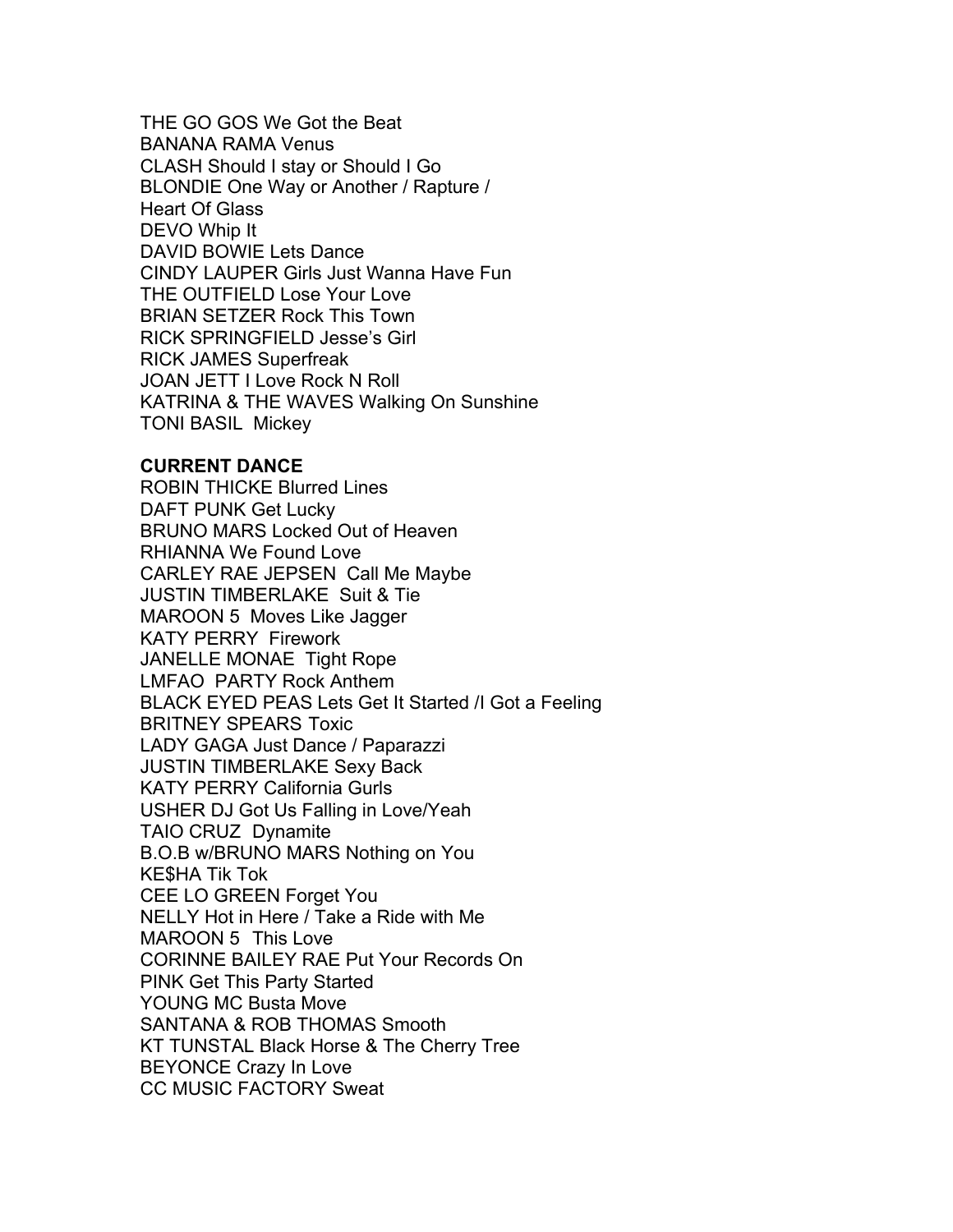NO DOUBT Hellagood RIANNA SOS MASHUP/MEDLEY I Got a Feeling/Sexy Back/Just Dance MADONNA Holiday / Music CRISTINA AGUILARA Ain't No Other Man KELLY CLARKSON Since U Been Gone TECHNO TRONIC Pump Up The Jam OUTKAST Hey Ya PUSSYCAT DOLLS Don't Cha NELLY / USHER/ C. BROWN Hot In Here / Yeah / Run It (Medley) SUGAR RAY Fly MARY J. BLIGE Family Affair CIARA 1-2 Step KYLIE MINOGOUE Can't Get You Out of My Head CHERYL CROW All I Wanna Do TRACY CHAPMAN Gimme One Reason KIM WILDE Kids In America NIRVANNA Teen Spirit J-LO Play ALECIA KEYES Fallin NORA JONES Don't Know Why SADE Smooth Operator / By Your Side COLBIE CALLAIT Bubbly COLBIE CALLAIT & JASON MRAZ Lucky INGRID MICHAELSON The Way I Am ADELE Rolling in the Deep MICHELLE BRANCH Game Of Love MARC COHN True Companion EDWIN MCAIN I'll Be HEARTLAND I Loved Her First KC & JO JO All My Life

## **CLASSIC ROCK**

AC/DC You Shook Me All Night Long JOURNEY Don't Stop Believing/Any Way You Want It BON JOVI Livin On A Prayer / You Give Love A Bad Name DEF LEPPARD Pour Some Sugar on Me VAN HALEN Jump THE ROMANTICS What I Like About You THE BEATLES Twist & Shout / I Saw Her Standing There / Oh Darling DOOBIE BROTHERS Long Train Running SANTANA Black Magic Women / Oyo Como Va FLEETWOOD MAC Landslide THE KNACK My Sharona CAROLE KING Natural Women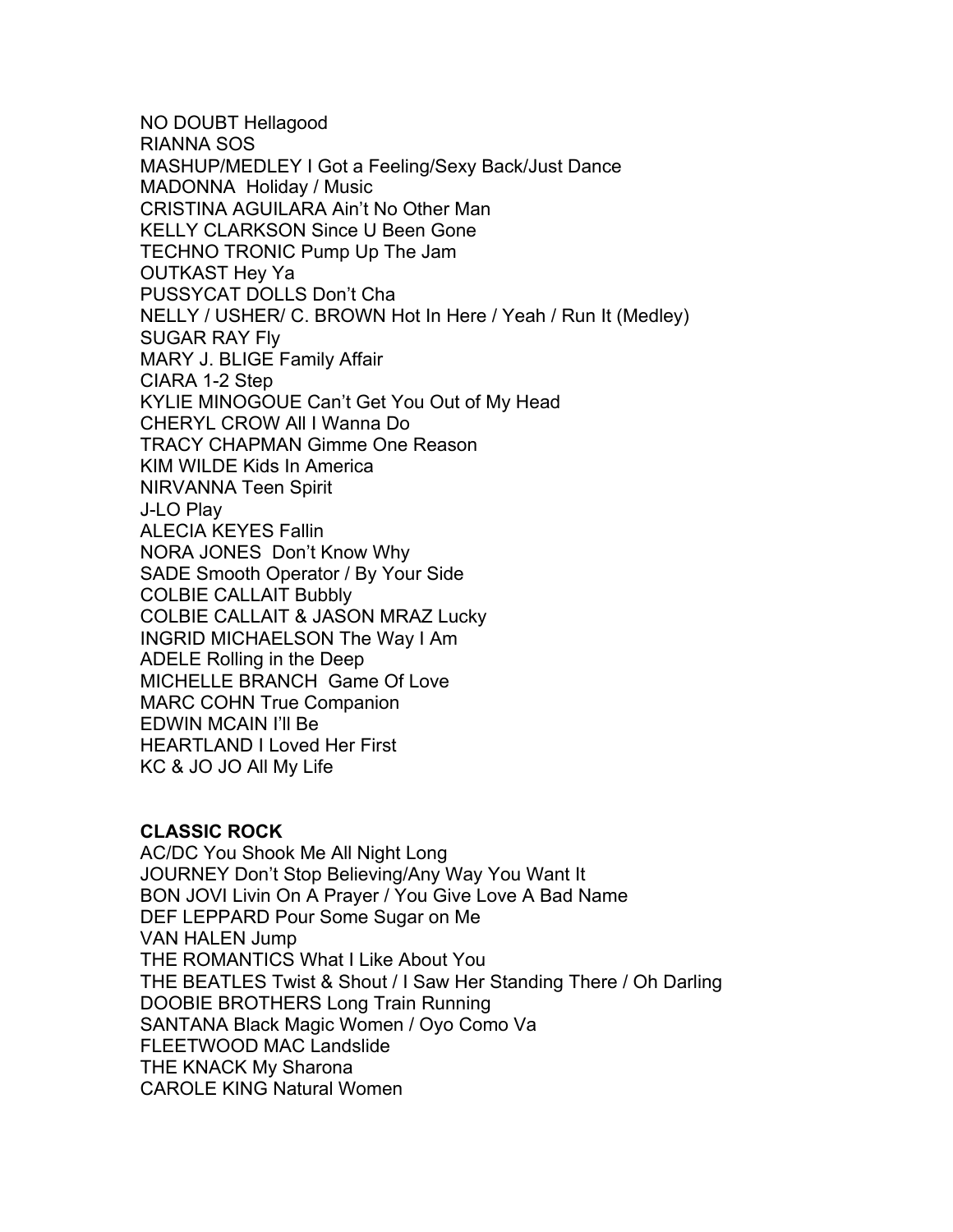CHEAP TRICK I Want You To Want Me HEART Baracuda PAT BENTAR Hit Me With Your Best Shot LYNYRD SKYNYRD Sweet Home Alabama STEPPINWOLF Born To Be Wild IKE & TINA TURNER Proud Mary FREE All Right Now LOVERBOY Working For The Weekend DEEP PURPLE Smoke On The Water STEVE MILLER BAND Rock N Me Baby BOSTON More Than A Feeling FOREIGNER Hot Blooded BAD COMPANY Can't Get Enough Of Your Love THE WHO My Generation AREOSMITH Walk This Way ROLLING STONES Jumping Jack Flash / Brown Sugar KINKS You Really Got Me Now ZZ TOP Tush REO SPEEDWAGON Roll With The Changes GERRY RAFFERTY Right Down The Line GRAND FUNK Some Kind Of Wonderful JOHN MELLENCAMP Wild Nights U-2 Beautiful Day / Vertigo INX New Sensation BRUCE SPRINGSTEEN Born In The USA LED ZEPPELIN Rock N Roll / Whole Lotta Love HUEY LEWIS Heart Of Rock N Roll JANIS JOPLIN Bobby McGee / Piece Of My Heart QUEEN We Will Rock You / Crazy Little Thing Called Love /Another One Bites The Dust We Are The Champions ERIC CLAPTON Wonderful Tonight BILLY VERA & THE BEATERS Have I told You Lately BOB MARLEY Jammin / Three Little Birds / Stir It Up JIMMY BUFFET Margaritaville JOE COCKER You Are So Beautiful VAN MORRISON Brown Eyed Girl / Tupelo Honey / Moondance / Have I told You Lately / Domino

## **COUNTRY**

EAGLES - Take It Easy GRETCHEN WILSON - Here For The Party BIG & RICH - Save A Horse Ride A Cowboy SUGARLAND - It Happens TIM MCGRAW - Something Like That GARTH BROOKS - Friends In Low Places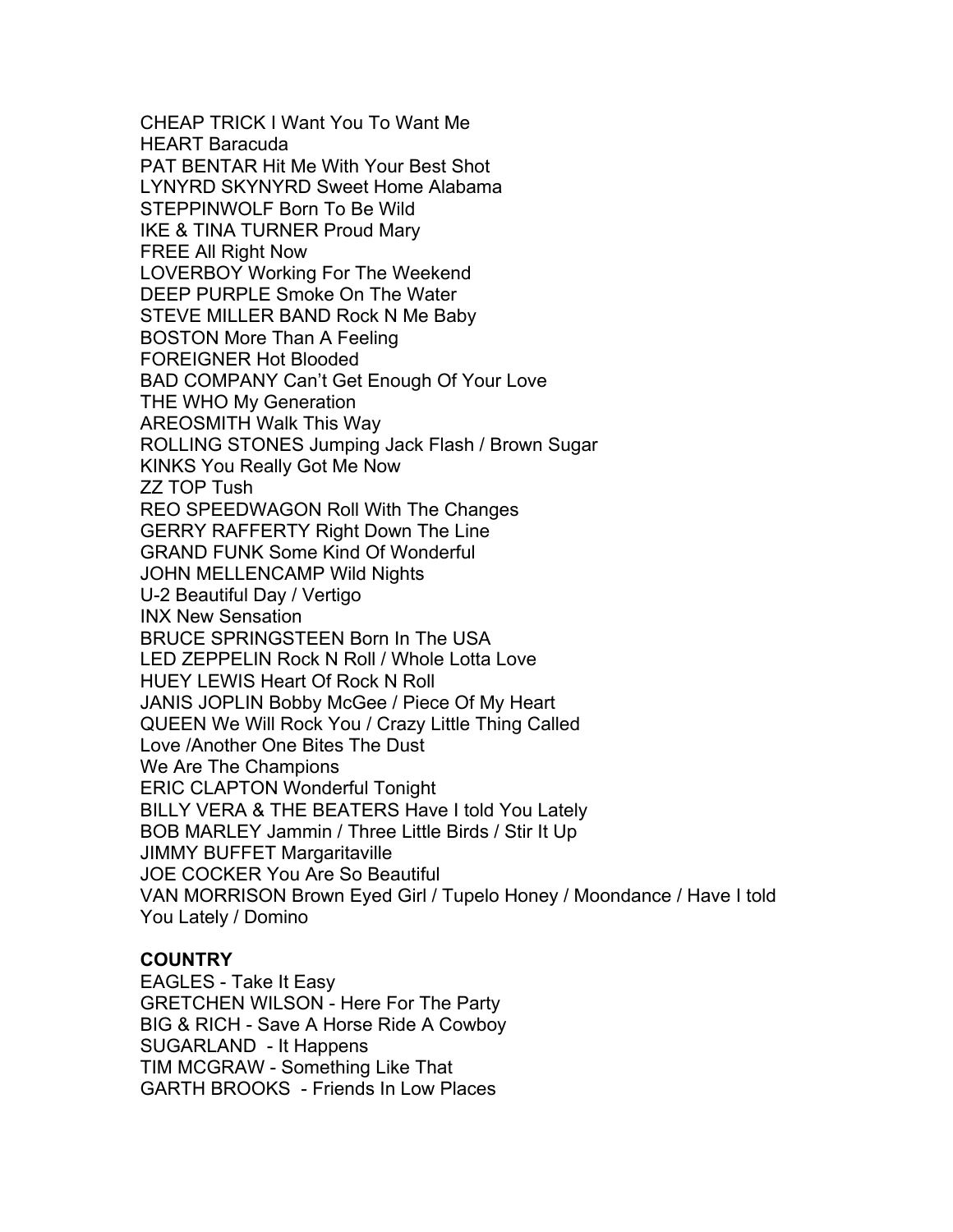BROOKS & DUNN - Boot Scootin Boogie LEANNE WOMACK I Hope You Dance ALLISON KRAUSE Nothing at All ALAN JACKSON Remember When LEAN RIMES - Nothing Better To Do

#### **LATIN POP**

SANTANA – Smooth / Oye Como Va MARK ANTHONY - I Need to Know RICKY MARTIN - La Vida Loca / Cup of Life PREZ PRADO - Mambo Jambo MIAMI SOUND MACHINE - Conga LOU BEGA - Mambo #5 LATIN ALL-STARS - Everybody Salsa/I Like it Like That

### **RETRO SWING AND BIG BAND**

GLENN MILLER - In The Mood DUKE ELLINGTON Take The A Train ANDREW SISTERS Boogie Woogie Bugle Boy LOUIE PRIMA Sing Sing Sing CPD Zoot Suit Riot BBVDD Bottle Makes Three / Mr. Pinstripe / Jungle Book Song BRIAN SETZER ORCH. Jump Jive & Wail ROYAL CROWN REVUE Hey Pachuco BARRY MANILOW Bandstand Boogie

### **EZ- LISTENING JAZZ**

MICHAEL BUBLE & NELLY FURTADO Quando Quando STING Fields of Gold STEVIE WONDER Overjoyed LOUIS ARMSTRONG Wonderful World THE WAY YOU LOOK TONIGHT Buble – Sinatra – Etc. ADELE Make You Feel My Love / One and Only SMOKEY ROBINSON Tracks of My Tears GEORGE BENSON On Broadway / This Masquerade LEE ANN WOMACK I Hope You Dance JULIO IGLASIAS JR. Hero BOBBY DARIN Beyond the Sea / Mack the Knife PAUL SIMON Father & Daughter MICHAEL BUBLE Home / Still Haven't Met You Yet WAYNE NEWTON Dank'e Schoen NAT KING COLE Unforgettable / Route 66 JUDY GARLAND Over The Rainbow HARRY CONICK JR. It Had To Be You ROBERTA FLACK The First Time Ever I Saw Your Face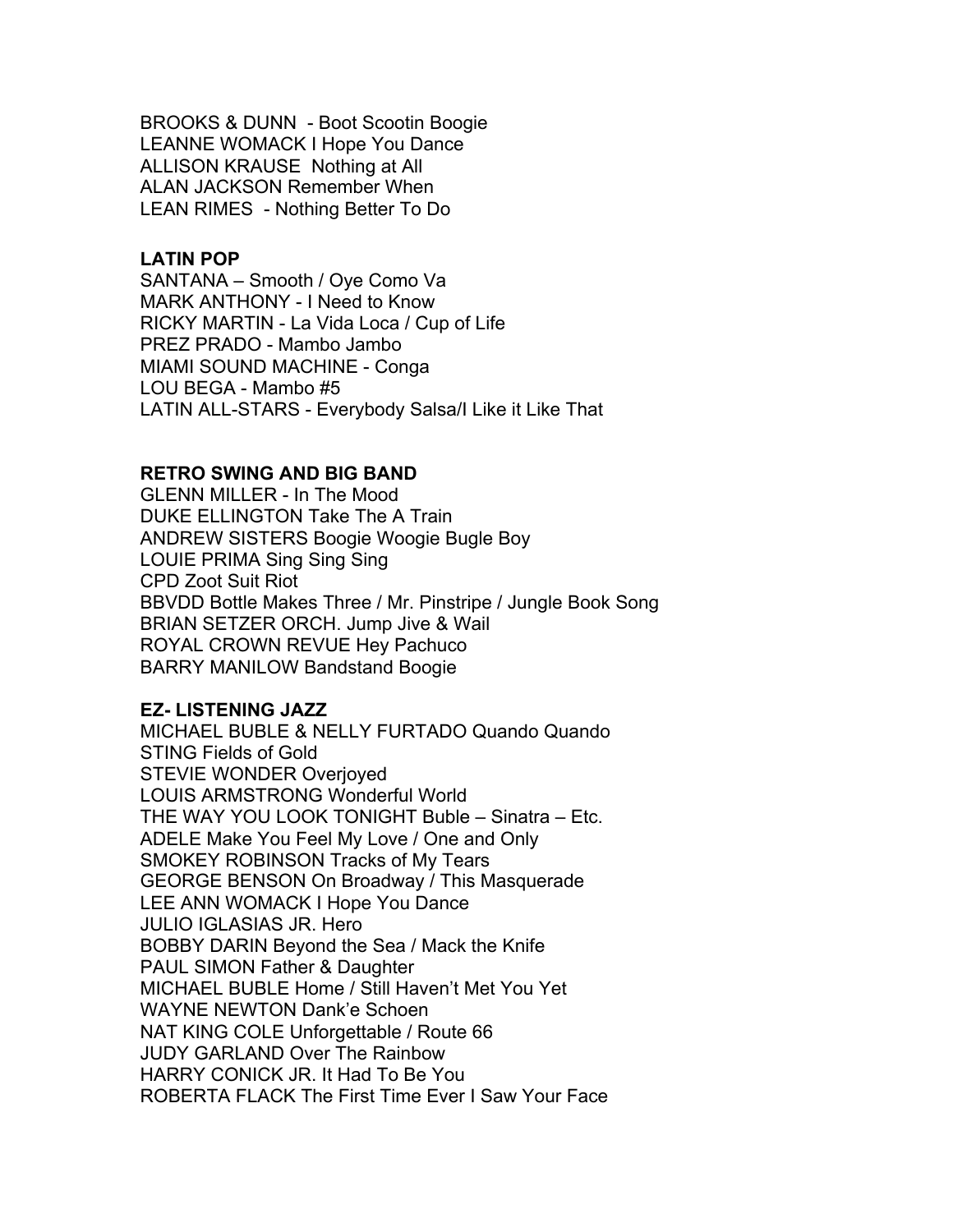BILLY HOLIDAY My Funny Valentine PEGGY LEE Fever SAMMY DAVIS JR Black Magic / Witchcraft DUSTY SPRINGFIELD The Look Of Love / Son Of Preacher PATSY CLINE Crazy DEAN MARTIN That's Amore / Volare FRANK SINATRA Fly Me To The Moon / Under My Skin / World String / Lady Is A Tramp / I Get A Kick Out of You / NORA JONES Don't Know Why SADE Smooth Operator / By Your Side COLBIE CALLAIT Bubbly COLBIE CALLAIT & JASON MRAZ Lucky INGRID MICHAELSON The Way I Am

#### **COCKTAIL DINNER STANDARDS**

STANDARD A Foggy Day STANDARD Girl from Ipanema STANDARD They Can't Take That Away From Me STANDARD As Time Goes By STANDARD All Of Me STANDARD L-O-V-E STANDARD Night & Day STANDARD New York New York STANDARD When I Fall I Love STANDARD Young At Heart STANDARD S' Wonderful STANDARD Lullaby Of Birdland STANDARD Stormy Weather STANDARD Love For Sale

**THEMES** Pink Panther / James Bond / Peter Gunn / New York New York

**SPECIALTY** Hava Nagila / Beer Barrel Polka / Auld Lang Syne Tarantella / God Bless The USA / Coming To America / National Anthem / Electric Slide

**HOLIDAY** Santa Claus Is Coming To Town / Winter Wonderland / Jingle Bell Rock / Let It Snow / The Christmas Song / Most Wonderful Time Of Year / Santa Baby / 1st Noel

**WEDDING** processional (walking down the aisle) & recessional (leaving ceremony): **Processional** Bridal Chorus (Wagner) Canon in D (Pachlablel) Trumpet Voluntary (Clarke)